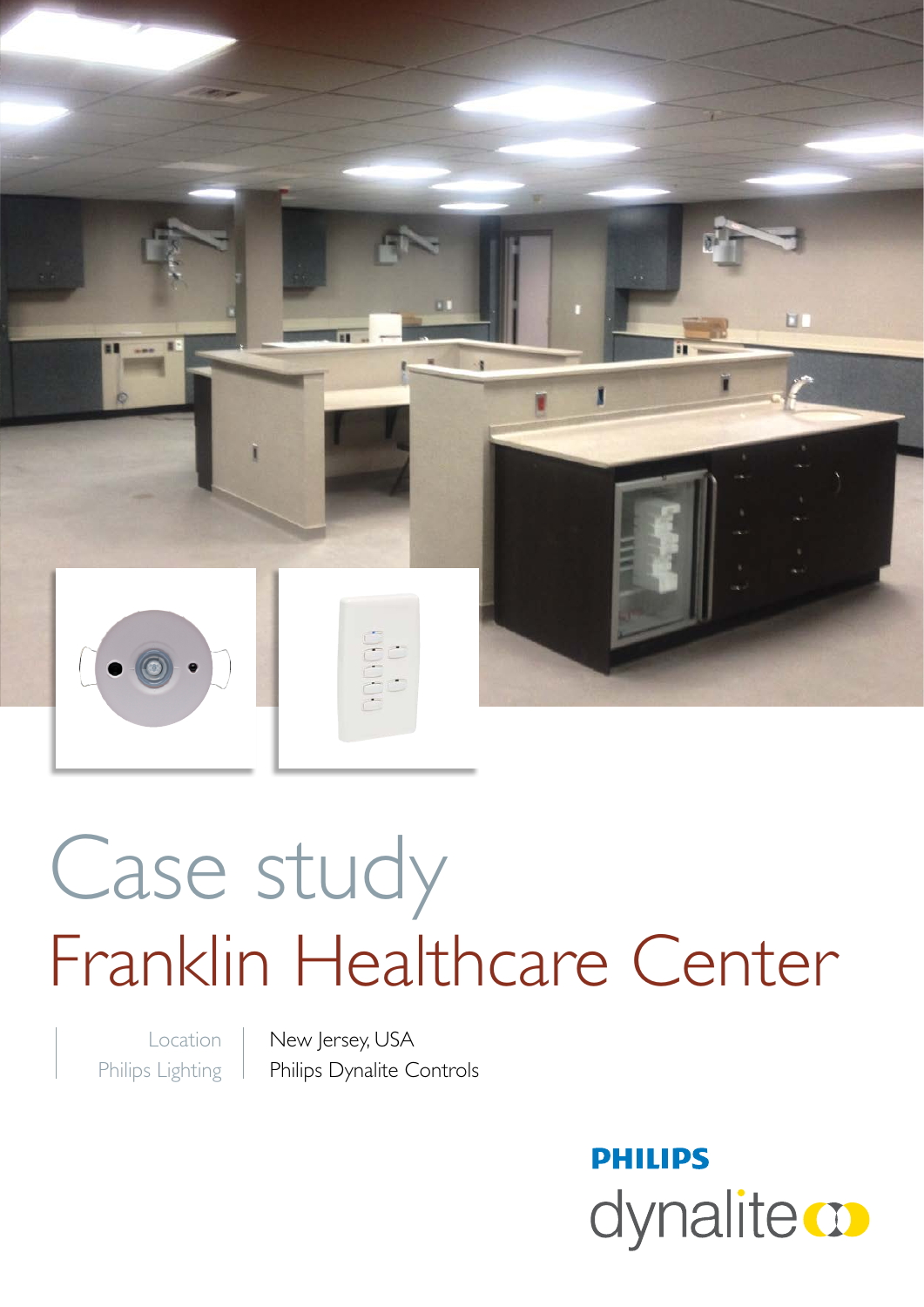## **Background**

When Franklin Healthcare (FHC) began planning a major renovation program of its healthcare facilities, it set out to create a care environment with a residential feel, which would provide as much autonomy for the resident as possible in a clinical setting.

The Franklin Healthcare Center is a multi-building facility, spread over several campuses, providing long-term care to patients. As well as standard patient beds, the hospital has an acute care wing catering for the critically ill requiring specialized treatment programs and therapeutic interventions, including renal dialysis.

A significant focus of the renovation was to install a lighting control system that would improve the healthcare environment, reduce energy costs and most importantly, give patients easy and individual control over their immediate surroundings.

Philips Controls worked closely with FHC to design a sophisticated and responsive lighting management using a Philips Dynalite control solution, that incorporates DALI and BMS to deliver superior performance, minimize energy costs and provide a level of patient control that is groundbreaking in the healthcare sector.



## The challenge

One of the main considerations was to alleviate a patient's sense of everything being taken from their control when they enter a healthcare facility. The owner was interested in installing technology that would improve the patient experience as well as help staff to do their jobs more efficiently.

#### Enhancing patient care

It was critical that the lighting control solution would provide a high quality visual environment that was comfortable and safe for patients and nursing staff. The objective was to provide controls that really would help promote patient wellbeing and comfort.

While the focus of the facility is on the wellbeing of its patients, it was also important that the lighting solution could lower energy costs and minimize maintenance costs.

The Franklin Healthcare Center is the first refurbishment of a healthcare facility to incorporate DALI and a BMS to deliver a superior user experience, system performance and facilities management.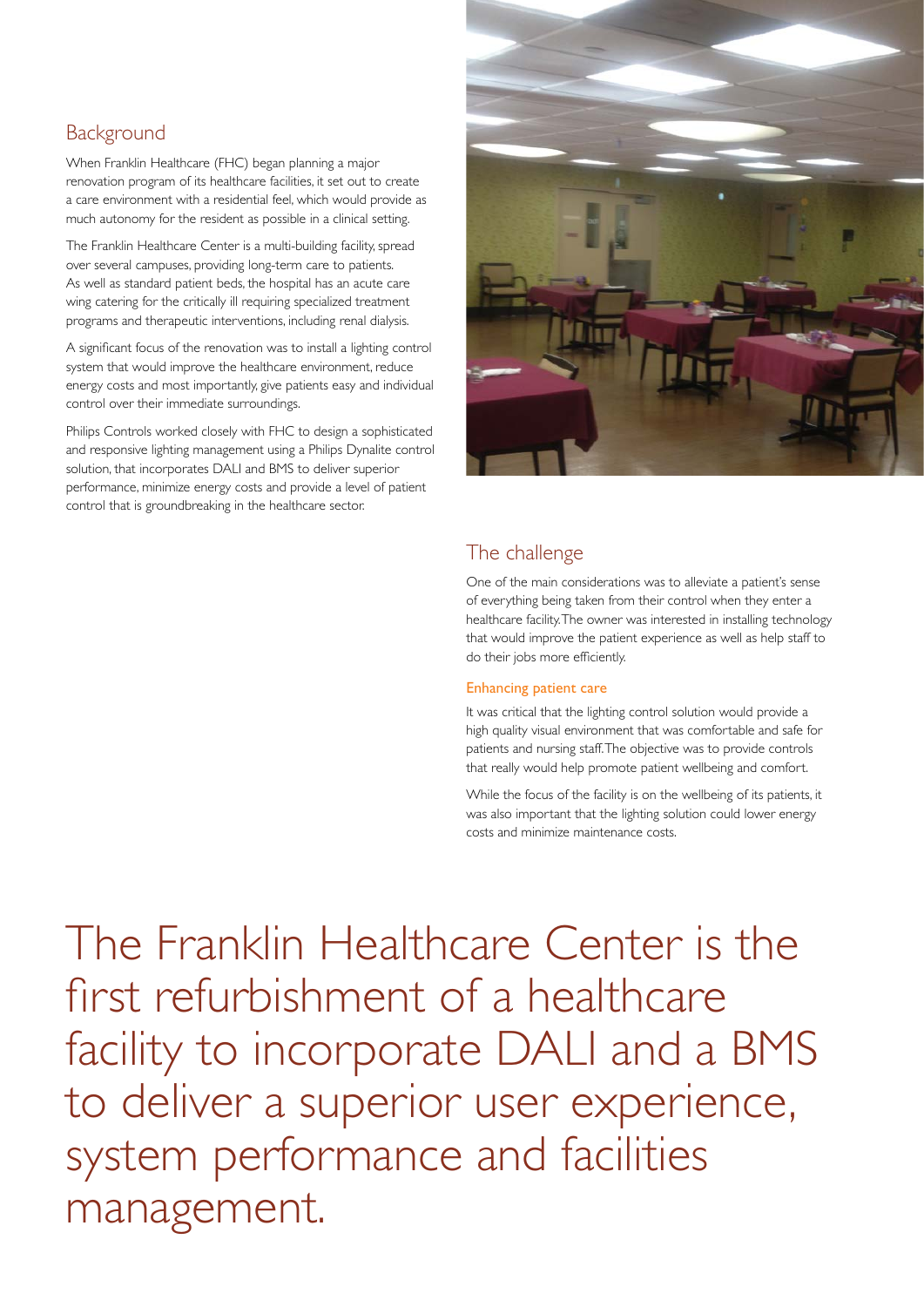## The solution

Philips Controls worked with FHC to design a lighting control system that would increase visual appeal and efficiency as well as provide controls that would improve patient wellbeing and comfort.

In order to evaluate the most appropriate lighting solution, the Philips Controls team designed it around the people who would experience it. They actively put themselves in the patients' shoes and asked questions such as whether colored LEDs would affect a patient's night vision and sleep cycles or whether the operation of a particular pushbutton control was simple and intuitive.

An important part of the project was the development of a simple interface to the existing building management system to automatically turn off HVAC and lighting when a room is vacant.

#### Personal control with one button

The same interface allows patients personal control of lighting and air conditioning through a swing arm bedside touchpad.

Dubbed 'The Cockpit', the unit has buttons to control the headlight, the ambient lighting and footlights. There is also a keypad by the door that allows healthcare workers to adjust lighting.

The lighting solution was initially installed in a 92-bed facility and will progressively be rolled out across all the Center's facilities as they are refurbished.

One of the challenges of the project was working around the patients and staff. The solution was to break the project into ten phases and relocate small groups of people for minimal disruption while the work was carried out.

#### Products and technology used

Simple to install and commission, the DALI lighting control system has solved complex lighting tasks cost effectively and with maximum flexibility.

The remote access capability of the Philips Dynalite management software has been installed in anticipation of all seven FHC facilities eventually being renovated and linked together on the Philips network, enabling the facilities manager to monitor and control all the buildings from one location.



## Fast facts

#### Customer

Franklin Healthcare Center

Location

New Jersey, USA

Products

DMBC320-DALI-NA DALI Dimmer Controllers, DLP Standard Series Control Panels, DTP Color Touchscreens (at nurses stations), DDNG485-NA Network Gateways, DUS804C Multifunction Sensors, BACnet Connectivity.

### Lighting Solutions

Visual appeal and energy efficiencies through lighting control in healthcare facilities, hospitals, patient rooms.

## **Benefits**

The lighting solution has been custom designed to give patients better control over their personal comfort as well as to help build a cost-effective healthcare facility.

#### Flexible and dynamic control

In most healthcare situations, patient control of lighting is usually limited to switching the lights on or off. The Philips Dynalite solution is fully integrated into the building management system, which allows patients and carers to directly control a wide range of resources.

So far, FHC is enjoying the flexibility of the system and what it can do. When all the patient rooms are completed, they will really start to see the power of the system.

FHC is keen to implement the lighting solution in its other facilities to provide the same functionality to all the patients in its care.